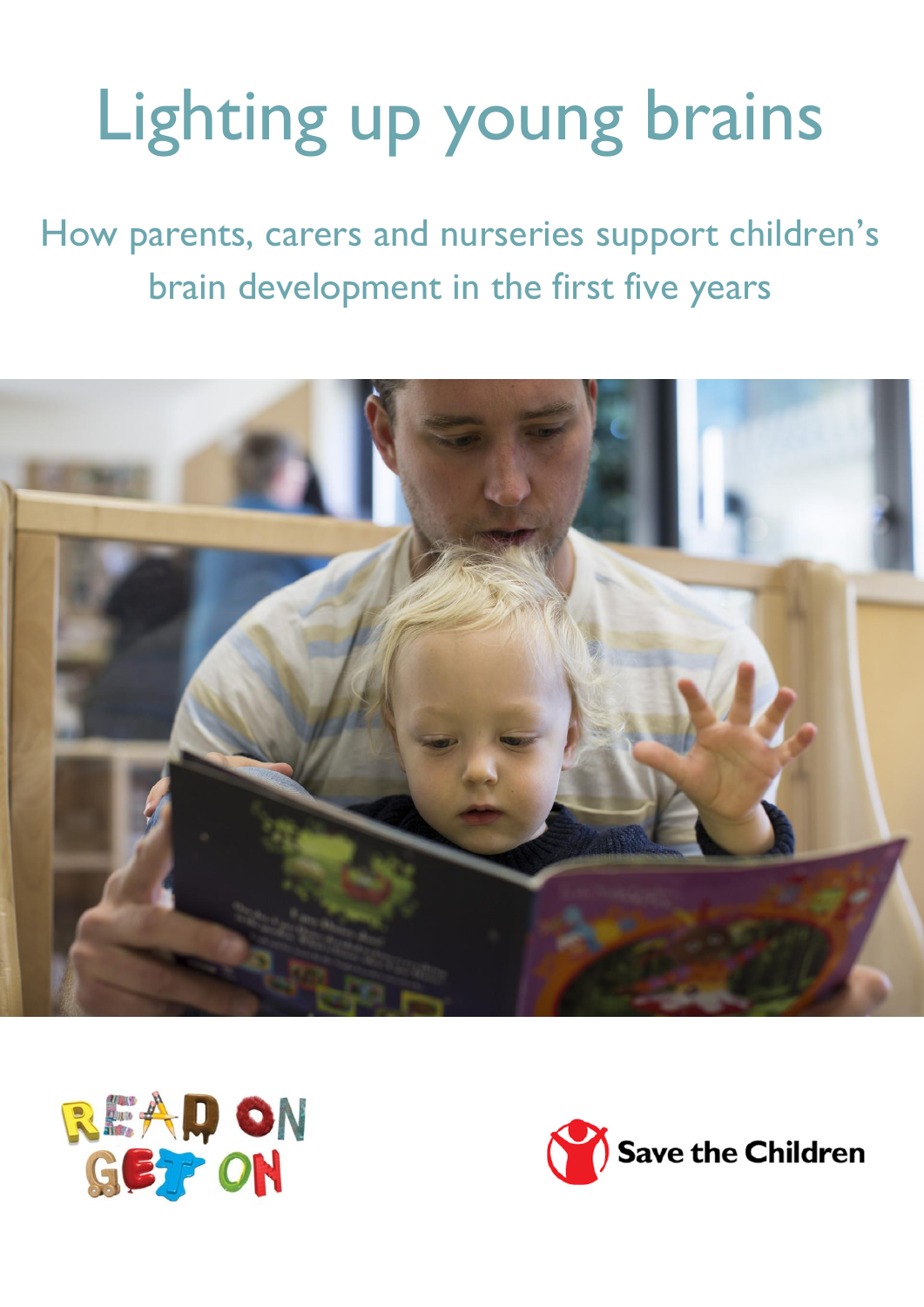This paper was written by Jerome Finnegan, with support from Kayte Lawton. Thanks to Dr Louise Weiss-Croft (University College London) for her advice and comments.

> Thanks also to Mary Hartshorne (I CAN) and Gareth Jenkins (Save the Children) for their advice and comments.

Published by Save the Children 1 St John's Lane London EC1M 4AR UK +44 (0)20 7012 6400 savethechildren.org.uk

First published 2016

© The Save the Children Fund 2016

The Save the Children Fund is a charity registered in England and Wales (213890) and Scotland (SC039570). Registered Company No. 178159

This publication is copyright, but may be reproduced by any method without fee or prior permission for teaching purposes, but not for resale. For copying in any other circumstances, prior written permission must be obtained from the publisher, and a fee may be payable.

Front cover: Joseph with his dad, David, at a play centre in London (photo: Elena Heatherwick/Save the Children)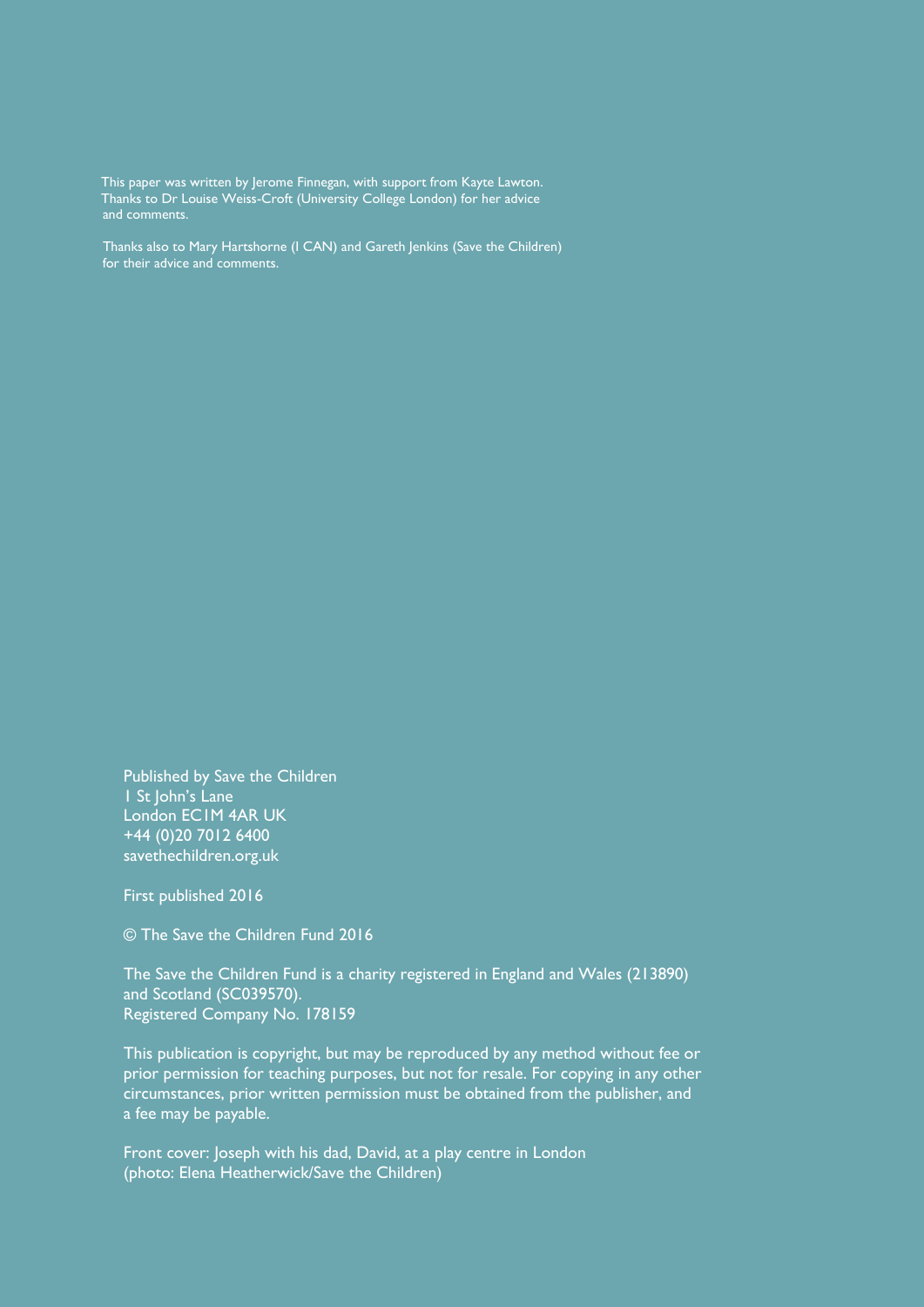# **Foreword**

Do you remember the first time someone opened a book and read a story to you, or when you were first encouraged to learn letter shapes or repeat their sounds? Probably not; yet without those events, my words and all printed text would be meaningless.

Talking, listening and reading become such automatic processes that it's easy to take them for granted, but all these skills must be learnt. Once acquired, they open the gateway to all accumulated human knowledge, providing a fundamental basis for education and independent learning.

Learning to talk, listen and read have strong impacts on the opportunities a child will later have to improve their own well-being – ie, their life chances. As highlighted in this excellent review, insights from fields as diverse as education, genetics and neuroscience are converging to make us more confident of this simple fact than ever before.

But these gifts must be passed from one generation to the next, and this happens through providing a child with experiences that carefully build their understanding. That is why it's so critical for those responsible for early childcare – both parents and those who work in our nurseries – to understand how a child develops, to be fully aware of their role in children's early learning and the implications of this learning for their future.

For these reasons, I am delighted that Save the Children is launching this campaign to raise awareness of the importance of children's early development. I greatly hope that in the near future, all nurseries will benefit from an early years teacher supporting children, staff and parents in ensuring the best possible start to a long story of learning.

#### **Professor Paul Howard-Jones**

University of Bristol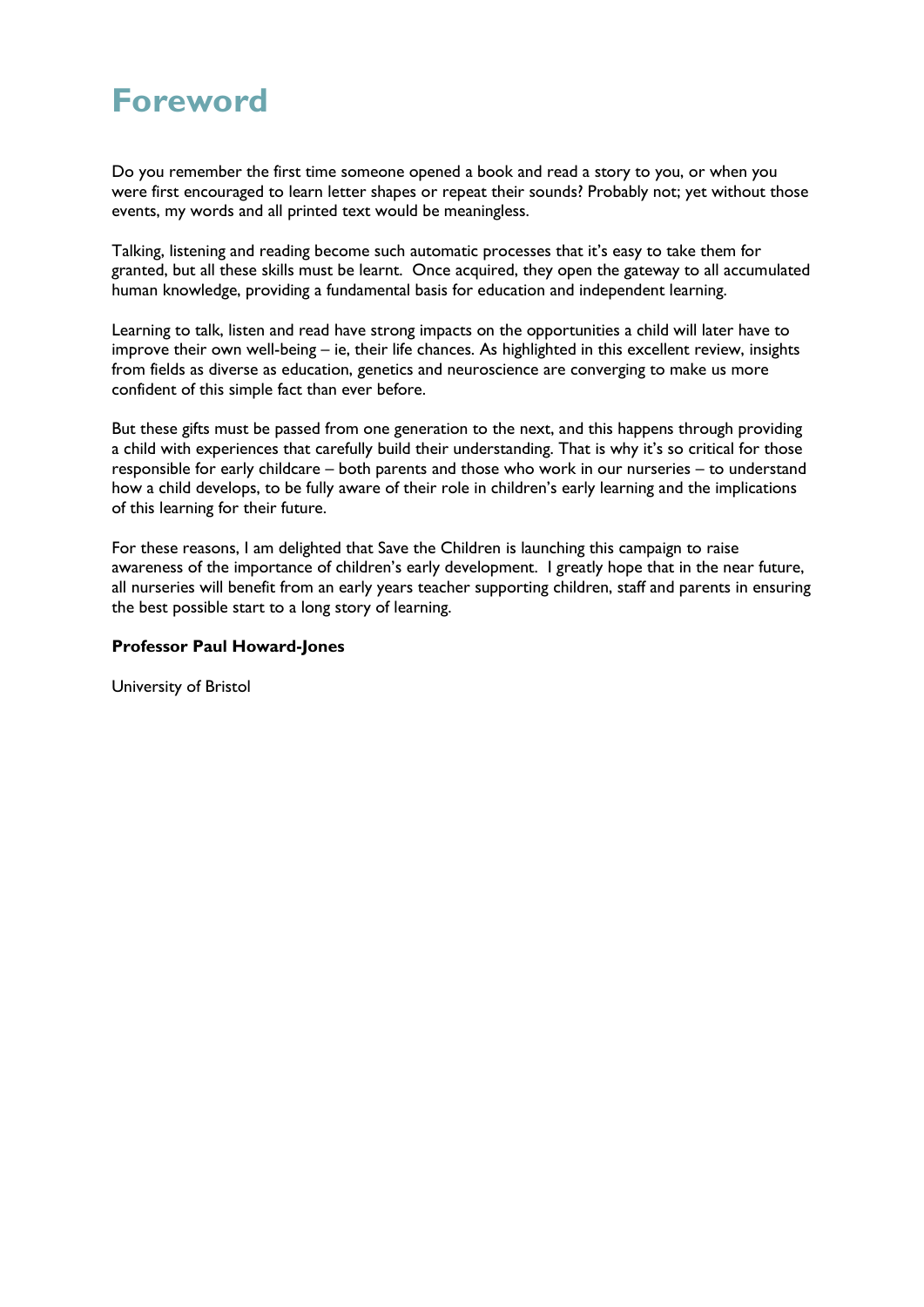# **Executive summary**

The science is clear. In the first few years of life, a child's brain develops rapidly, driven by a mix of experience, environment and genes. Children will continue to develop throughout childhood and into adulthood, but in the early years their brains are particularly sensitive. By contrast, the science shows that as a child grows older it becomes much more difficult to influence the way their brain processes information.

## **From birth to age two the brain goes through a period of rapid development and growth**

During the first two years of life the brain displays a remarkable capacity to absorb information and adapt to its surroundings.

- A fully-grown adult brain has an estimated 86 billion neurons, the majority of which are already formed in the womb (Herculano-Houzel 2009, Goswami 2015).
- By age one, the size of a child's brain is already 72% of adult volume on average and by age two it has grown to 83% of an adult's volume on average (Knickmeyer et. al. 2008).
- At age two, the connections that are being formed in a child's brain are happening about twice as fast as in an adult's brain (Stiles & Jernigan 2010).

## **Between age three to five the brain starts to process information in more efficient and complex ways**

From age three, a child's brain begins a phase called 'synaptic pruning'. This is a period in a child's life where the brain becomes more efficient and more complex through refining the networks that were formed during the first two years.

- At age three a child's brain is estimated to be about twice as active as an adult's brain (Brotherson 2009).
- At age five a child's brain uses almost twice as much energy as an adult's brain to support brain development (Kuzawa et al 2013)

This period from age three to five is also critical for children's language skills. A child's language skills develop rapidly during the first few years of life:

 On average, a child's vocabulary expands from 55 words at 16 months, to 225 words at 23 months to 573 words at 30 months (Goswami 2015)

We now know that the relationship between young children's brain development and the emergence of language skills is mutually reinforcing (Rosselli et al 2014). Each of these new words that a child learns helps to strengthen the architecture of the brain. And as that architecture is strengthened, children's capacity to recognise and use new words grows.

### **Throughout these first five years parents, carers and childcare workers provide crucial support to a growing child**

The evidence presented in this paper shows that it's not only a child's genes that determine his or her brain and language development during this period. The experiences and environments that support this interactive process of early language and brain development are also critical: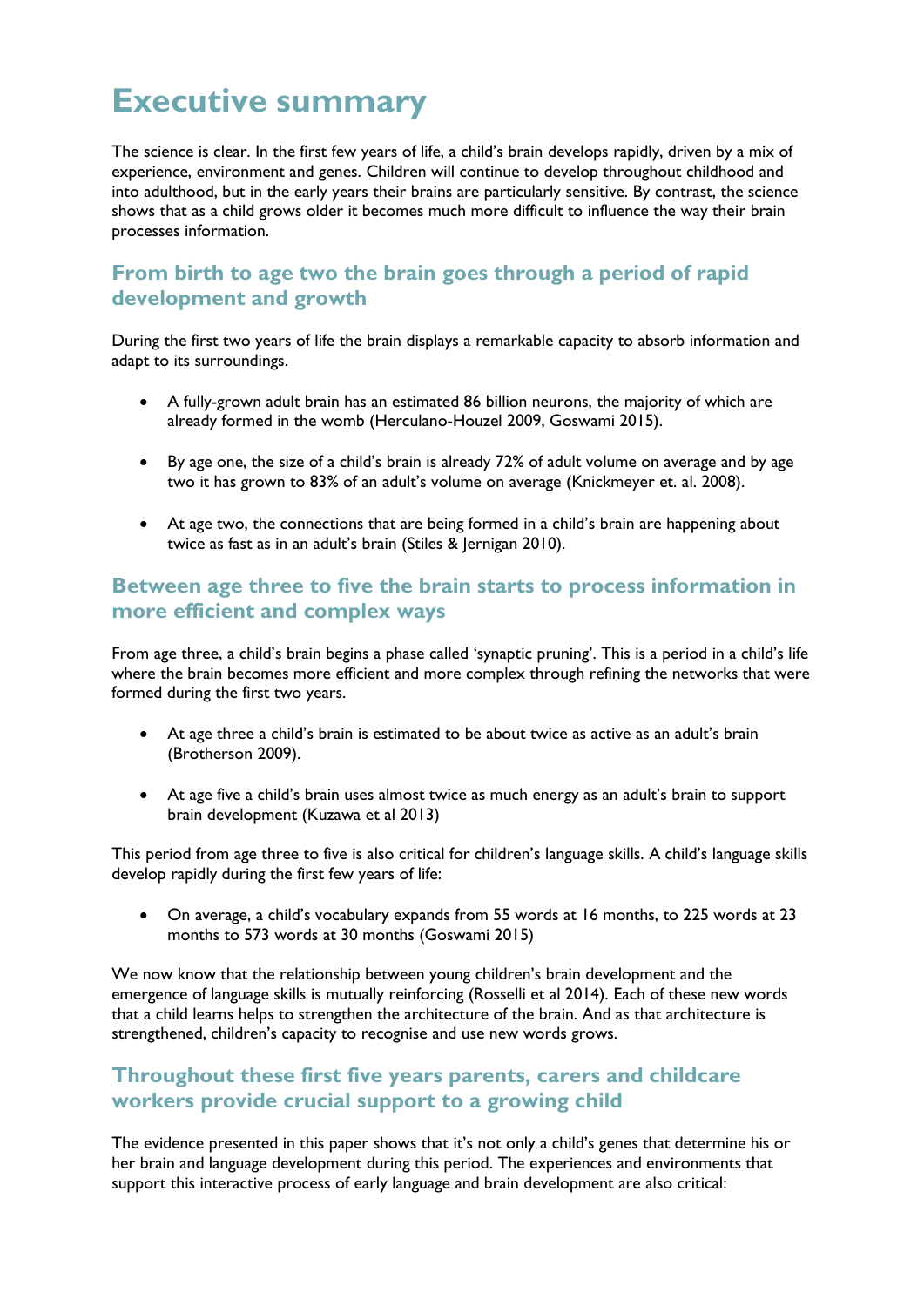- **Parents and carers have the biggest influence on their child's early learning:** A strong relationship with a parent or carer gives a young child the confidence to explore the world, while everyday activities like talking and sharing books help stimulate young children's language skills right from birth.
- **Childcare is playing an increasingly significant role in children's development:** More and more young children are spending at least part of their day at nursery. Goodquality childcare has been shown to have long-standing benefits for children's language development and educational outcomes.

#### **The government needs to do much more to invest in good-quality childcare to support every child's development**

Last year six children in every reception class in England struggled with their early language skills. That's the equivalent of every five year old in reception class in London, Manchester, Sheffield, Liverpool and Newcastle.

We need to do much more to ensure that every child gets the best support in the early years. That's why we're calling on the government to invest in good quality childcare to support children's early development.

While we welcome the government's focus on expanding access to free childcare, we want the government, working closely with nurseries, to do more to ensure that every child has access to high-quality childcare. This will help ensure that every child, especially those living in poverty, benefits from the best early learning opportunities in these critical years.

**That's why we're calling on the government to ensure that there is an early years teacher in every nursery in England by 2020.** 

### **The Read On. Get On. campaign**

Save the Children is part of the Read On. Get On. campaign – a coalition of literacy experts, early years professionals, teachers and businesses working towards the ambitious goal of all children reading well by the age of 11 by 2025.

In England, one in five children cannot read well when they finish primary school, a figure that increases to one in three of the poorest children. Children who cannot read well at the end of primary school are less likely to succeed in secondary school (Read On. Get On. 2014).

To become good readers, children first need to become confident communicators, with clear speech, a rapidly increasing vocabulary and strong levels of comprehension. These vital language skills develop rapidly in the first few years of a child's life.

That's why the Read On. Get On. campaign is also working to ensure that every five-year-old has good language skills by 2020.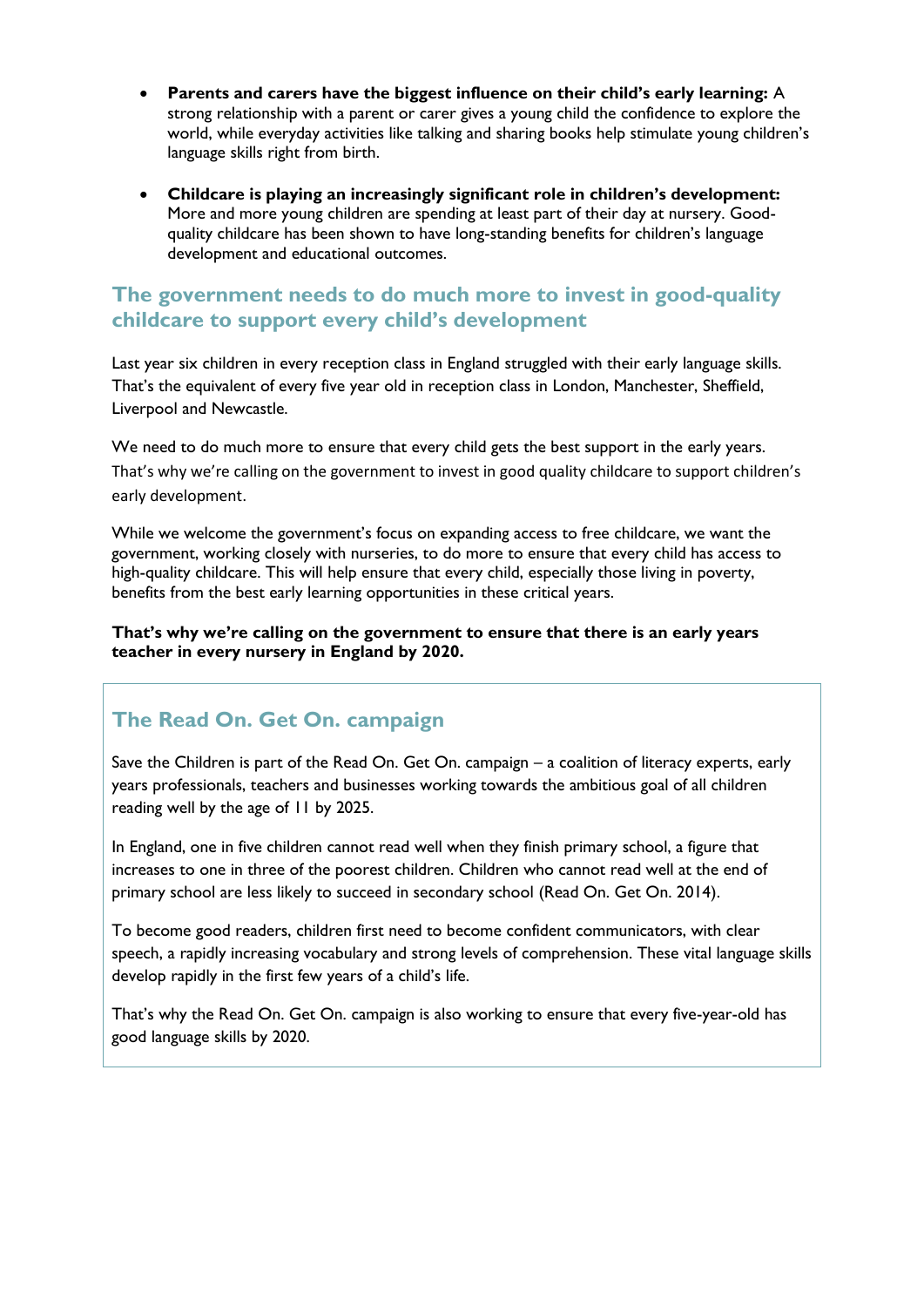# **1 Children's early brain development**

From saying their first word to learning to walk, the first few years of any child's life are marked by rapid changes. This section highlights some of the recent evidence from neuroscience on the development of the brain in the first five years. This is a sensitive period in a child's life that sets the foundations for their later life. While every child will go on to learn and develop throughout their lives, it becomes more difficult as they grow older to influence the way their brain processes information.

#### **From birth to age two the brain develops at a remarkable pace**

In the first two years of life, a child starts to develop a wide range of skills and abilities. During this time a child will start to explore and learn about the world around them through developing communication skills, behaviours and emotional attachments. New evidence from neuroscience shows how these changes are reflected in a child's brain development.

A child's brain begins developing in the womb. A fully-grown adult brain has an estimated 86 billion neurons – the information processing cells in the brain. But the majority of them are actually formed in the womb (Herculano-Houzel 2009, Goswami 2015). Then, during infancy, the connections between neurons become stronger and more extensive, with new connections forming. These connections form the networks that underlie children's development (Stiles & Jernigan 2010). However, when a child is born these networks are not as robustly connected.

Networks are not just made up of neurons. Axons and dendrites are the wires that connect neurons together. Neurons send out-going messages along their axons, and receive incoming information through their dendrites (Stiles & Jernigan 2010). Myelination – when axons are coated in myelin, a fatty-substance which insulates and protects neurons – is an important process that occurs as networks develop. This insulation helps to increase the speed at which information can flow along an axon. And it allows children to rapidly process information from the world around them. Some circuits in the brain become myelinated earlier than others. For language circuits, the process of myelination is prolonged, continuing throughout childhood and into adulthood (Paus et al., 1999).

At the point of connection between axons and dendrites, synapses are formed. Synapses allow messages to be passed from the axon of one neuron, to the dendrite of another neuron. At age two these connections are being formed about twice as fast as in an adult's brain (Stiles & Jernigan 2010). A staggering 700 new connections are formed every second on average (National Scientific Council on the Developing Child 2007). With the connection of synapses come many of a child's developmental milestones, such as the development of memory. At this stage in development, the brain is over-connected compared with an adult's brain.

Throughout the first two years, a child's brain is also growing rapidly in size. During the first year of life, the size of a child's brain increases by 101% on average. During the second year this pace slows, but still increases by 15% on average. By age one, the size of a child's brain is already 72% of adult volume on average; by age two it has grown to 83% of an adult's brain size on average (Knickmeyer et. al. 2008).

#### **How are we learning about early brain development?**

Studies from neuroscience are giving us an ever more detailed understanding of the development of the brain. To do this, neuroscientists use a wide range of advanced techniques.

**Functional magnetic resonance imaging (fMRI)** is a brain imaging technique that provides researchers with a window into the living brain. Using magnets, fMRI measures changes in the ratio of oxygenated and de-oxygenated blood throughout the brain while a task is being performed. Areas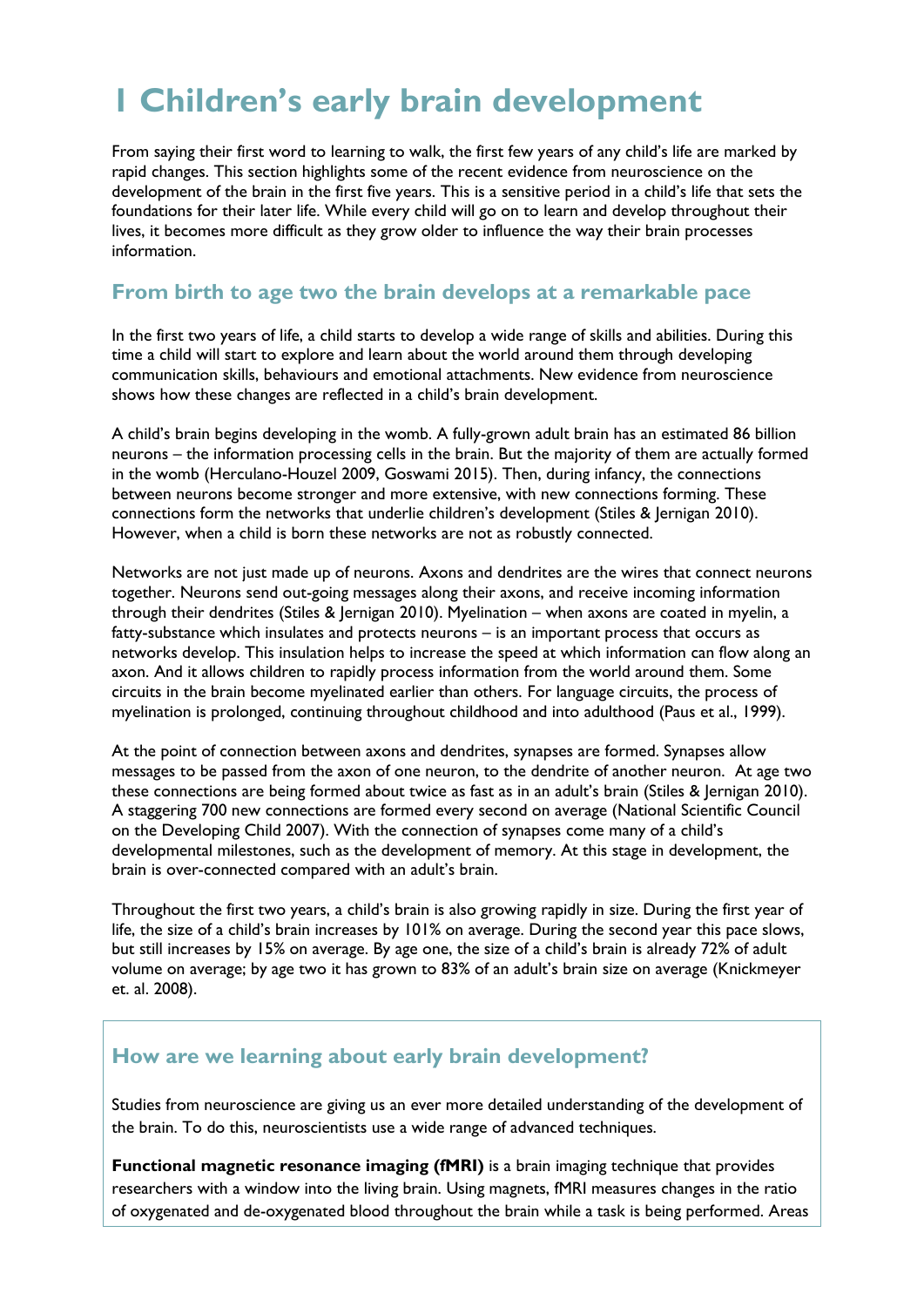of the brain that are involved in performing the task show more de-oxygenated blood because they have consumed lots of energy (and therefore oxygen).

**Electroencephalography (EEG)** is a really important tool for researchers to understand how the brain develops very early in life as it can be used for babies (as well as older children). It's made up of a net of electrodes worn on the head (see picture), which detect electrical signals from the brain. These signals fluctuate over time, creating brain waves. By comparing the shape and timings of the waves, researchers can begin to understand how the brain processes information from the outside world and how this changes during development.

**Diffusion tensor imaging (DTI)** is a method used to acquire a special type of brain image on an MRI scanner. DTI measures the diffusion of water molecules in the brain. Water molecules inside brain connections travel in a particular direction, along that connection. In contrast, water molecules outside the connections (around the neurons) move around randomly. This is similar to water molecules in a straw that is standing in a glass of water: inside the straw, water molecules move up or down the straw; but outside the straw they diffuse in all directions. By looking at these different patterns of diffusion of water molecules in the brain, researchers can detect areas of the brain where water travels in a strong direction, identifying the pathways of the brain.

**Tractography** is a special mathematical technique that can be applied to diffusion tensor images to trace very specific pathways in the brain. It does this by predicting the most likely direction of travel for the water molecules within brain connections, separating out pathways that lie close together but travel in different directions. Even more excitingly, tractography colour codes the images to indicate whether the flow of information along a pathway goes forward and backwards in the brain, side to side, or up and down.

#### **As a child grows the brain goes through a process of refinement that improves efficiency and complexity**

By age three, a child's social, cognitive and behavioural skills are developing rapidly. From having only been able to use simple words and short sentences in the first two years, a child's language develops quickly, learning two or three words a day on average, and starting to use words in increasingly complex ways. They will also start to walk and run, develop friendships, begin to experiment with objects, and act more independently of their parents and carers.

By age three, a child's brain is estimated to be twice as active as an adult's brain (Brotherson 2009). At the same time, the rapid growth in the size of a child's brain and in the formation of synapses begin to slow (Knickmeyer et. al. 2008, Goswami 2015).

At about this stage, the child's over-connected brain starts to undergo a fine-tuning process known by experts as 'synaptic pruning'. This process lasts well beyond the first five years. During this time neural connections are refined to reflect the particular environment the child is living in, enhancing the efficiency and strength of the most important brain networks (Tau & Peterson 2010).

Connections that are least relevant to the child's environment are lost, while those that are important grow more efficient and complex. For example, the parts of a child's brain that focus on sound become more and more complex, and more attuned to the particular language (or languages) that a child has been exposed to in the early years. As they grow a child becomes more and more proficient in using this language (National Scientific Council on the Developing Child 2007). Without these early environments and experiences a child may struggle to grow their language skills in the same way as their peers.

Throughout this period, myelination also continues. From birth, myelination begins in regions that control primary senses, such as the use of ears and eyes, and motor control, such as reaching and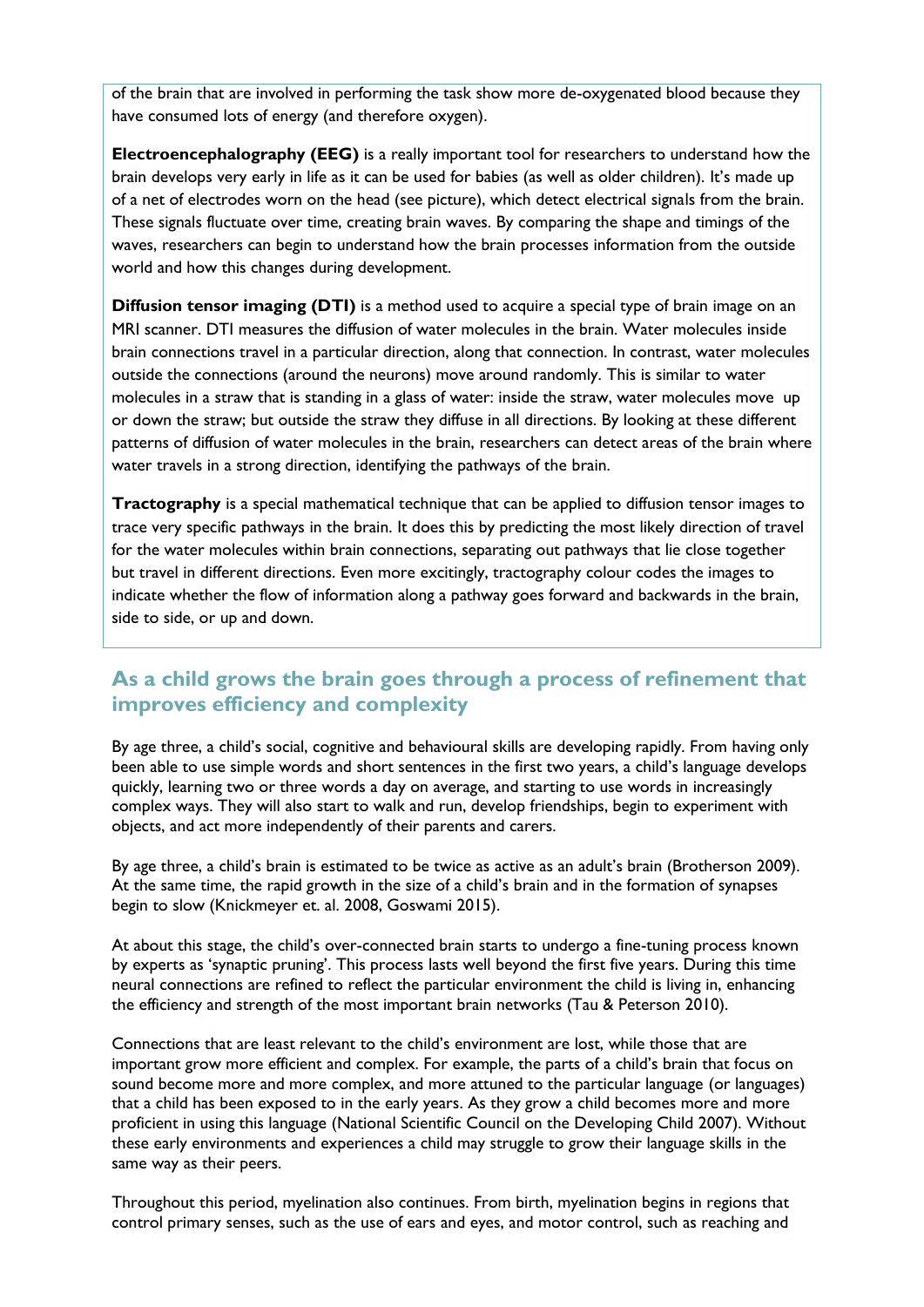grabbing. As children grow, myelination progresses to regions that control more complex processes, such as perception, thoughts, memories, and feelings (Dubois et al., 2008).

Some experts have described this process as the brain 'growing from the bottom up'. For example, a child first starts to develop their sensory pathways (ie, their vision and ability to hear) in the womb. Subsequently, their language pathways begin to develop as they hear words used around them after birth. As they develop their language skills, children begin to develop more complex cognitive skills such as reasoning and comprehension (National Scientific Council on the Developing Child 2007).

Of course, a child will retain the ability to develop these different skills throughout childhood and into adulthood. But the science shows that as time goes on, brain circuits become increasingly difficult to change (National Scientific Council on the Developing Child 2007). It's the early experiences in life that lay the foundations for later development.

That's why the early years are such a critical time in a child's development. It's vital during this period that every child gets the best support. Parents, carers, nursery staff and others all play a crucial role during this. It's through their support that children can get the best start in life.

#### **Good language development and brain development are interlinked and mutually reinforcing**

Evidence from neuroscience is showing how early language skills are interrelated with children's brain development. Research is showing that this is a two-way relationship where good language development supports brain development and brain development supports the development of good language skills.

Good early language development has been shown to be closely related to changes in the development of the brain (Rosselli et al 2014). Language skills help children to develop a range of cognitive skills that are crucial for their development, including working memory and reading skills.

Healthy brain development is also crucial to children's early language skills. As a child's brain develops more complex and sophisticated processes, it supports the development of children's language skills. From using simple words to putting together complex sentences with correct grammar, the development of good language skills are dependent on the development of the brain (Rosselli et al 2014).

The Read On. Get On. campaign is working to ensure that every child has reached a good level of language development by age five in 2020. Today, more than 129,000 children are starting school without the language skills they need. Achieving our goal will be a challenge, but it's crucial if we're going to support all children in England to reach their potential.

#### **Case study: How do language circuits in the brain change during childhood?**

Researchers at the UCL Institute of Child Health wanted to understand how activity in the neural circuit supporting language changes from 5–18 years of age, as language skills develop. The study involved reviewing all the fMRI studies of language development that had been published since the first reports of fMRI in humans (in 1992) to find the most consistent and reliable findings.

All 39 studies showed that development of the language circuit involves both increases and decreases in activation with age.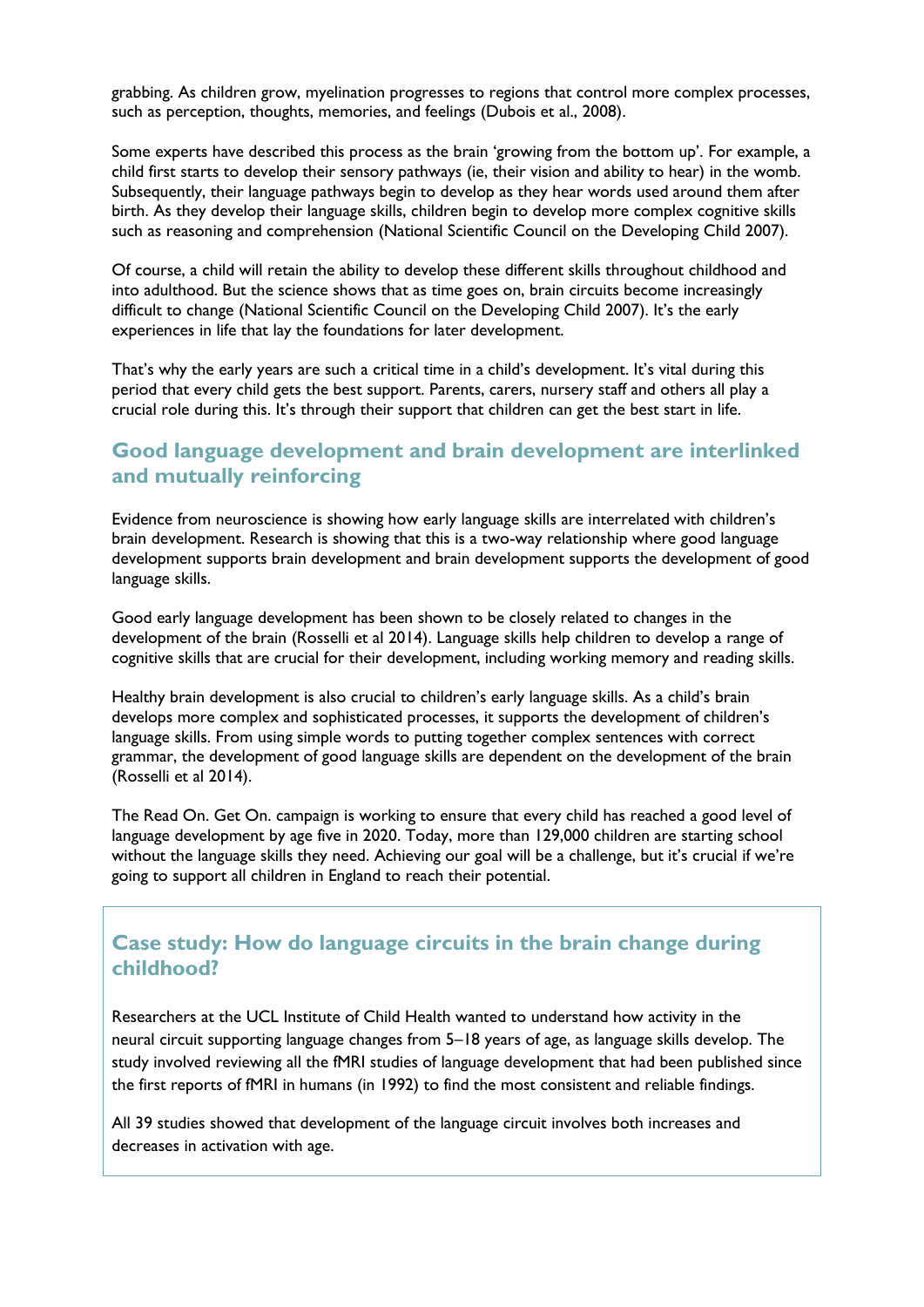

This means that as a child grows up, some parts of the brain become more involved in language, whereas others become less involved. Crucially, changes in activation varied for different aspects of language, such as speaking and listening.

Studies of speaking showed that parts of the brain involved in movement and hearing become increasingly active with age. At the same time activation reduces in 'control' areas of the brain.

It seems that as a child grows up, the parts of the brain involved in paying close attention to what they or others are saying become less and less involved. The parts of the brain involved in the more basic or 'lower level' functions, such as articulating and hearing, show the opposite, and seem to be more and more involved as a child grows up. This could mean that these changes are associated with speech becoming more automatic as children get older, with less reliance on highly controlled (energy-consuming) processes.

In contrast, studies of listening showed that parts of the brain involved in storing the meaning of words become more activated and more extensive with age. This could reflect the child's growing vocabulary in the brain.

The research was carried out by Dr Louise Weiss-Croft and Professor Torsten Baldeweg and published in NeuroImage, Vol. 123, December 2015 pgs. 269-281.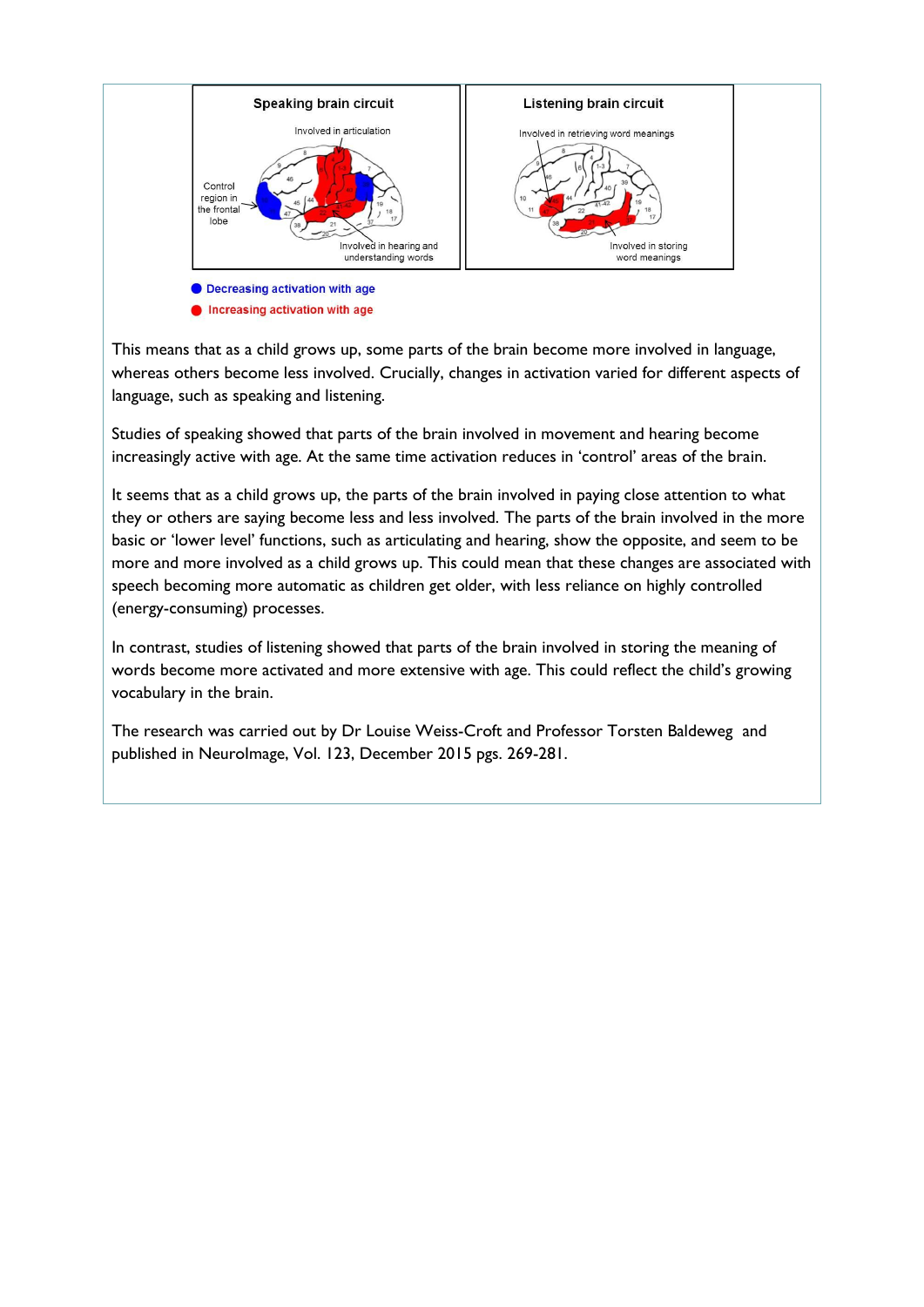# **2 The role of parents and carers, the home learning environment and childcare in supporting a child's brain development**

The evidence shows that a child's environment and experiences in the first few years of life play a crucial role in their brain development. This section focuses on three of the most important influences – a child's parents and carers, the home learning environment and childcare settings.

### **Parents and carers are the most crucial influence on children's development**

Children experience the world through their relationships. These relationships affect virtually all aspects of their development (National Scientific Council on the Developing Child 2008). A child's central relationship is with their parent or parents and carers; as a result, parents and carers have a very strong influence on a child's brain development (APPG 2013).

Child–caregiver interactions, such as shared eye-contact, are especially important for getting wordlearning off the ground in the first year of life. By following a parent's gaze to a named object, babies begin to learn that certain sounds and objects go together. It is through this association of sounds with objects, or sounds with actions, that infants are able to learn their first words (Morales et al., 1998).

Researchers describe the strength of this relationship as based on a continual 'give and take' between a child and their parent or carer. This means that when young children reach out for interaction, an adult who responds to the child helps to build and strengthen the child's brain development. They do this through creating a relationship where a child's experiences are affirmed, nurtured and supported (National Scientific Council on the Developing Child 2008).

Critically, the evidence also shows that growing up with an insecure relationship can affect a child's later physical and mental health, behaviour and education (APPG 2015).

Recent research suggests that this happens because a child's relationship with parents or carers plays a role in regulating their stress hormones. Children who have more secure relationships have more controlled stress hormone reactions. Children who have less secure relationships have higher stress hormone levels. This creates elevated hormone levels that can potentially alter the development of brain circuits in ways that make children less capable of coping with stress as they grow up (National Scientific Council on the Developing Child 2008).

### **Gemma on the first words of her daughter, Daisy, age two**

"I'd like to say her first word was 'mummy', but I don't think it was. I think it was quite an obscure word, it might have been 'juice'.

"She's incredibly chatty, she talks all the time… it's a confidence issue though: she'll talk to me lots but she can be wary of speaking to other adults, so coming here [to the children's centre] is really good for getting her used to other people. The workers here try to have conversations with her, and encourage her to open up and relax, and talk to more people other than myself or her immediate family.

"I think it's absolutely key they develop an interest in books from a young age. As adults we know that if we're not interested in something we're not going to be overly keen on learning about it or learning how to do it. So if they have a strong basis, and they learn about the enjoyment from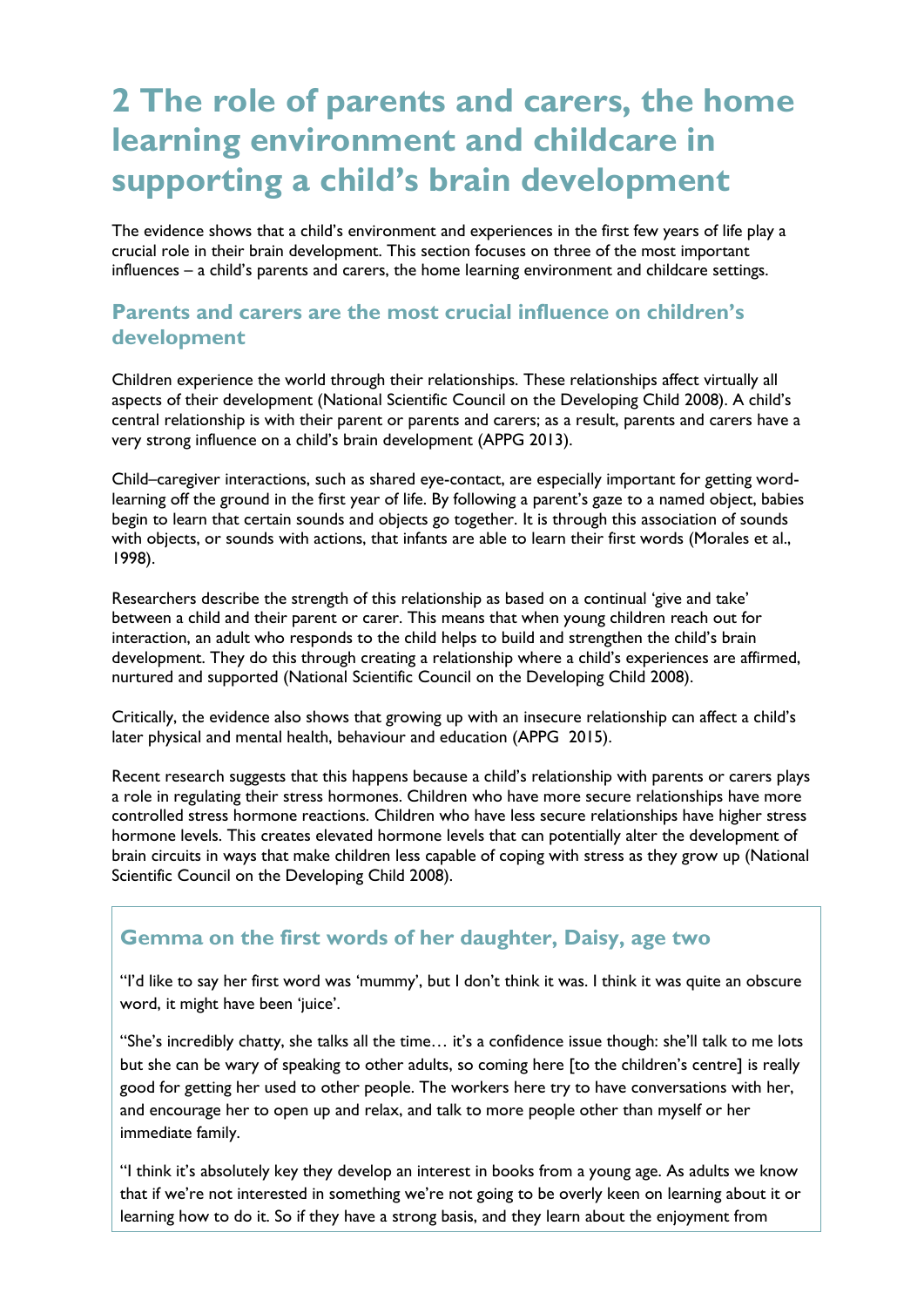reading and the imagination they can use and the facts that they can learn, then they will take that with them for the rest of their lives."

### **The home learning environment plays a critical role in children's development**

It's not just the direct relationship between a parent or carer and a child that supports a child's development. It's also the role that parents play in creating a supportive environment for learning at home.

There's no straightforward recipe for what a good-quality home-learning environment looks like. However, research shows that it should provide both the kinds of experiences and the environment that a child needs for the development of their brains and their language skills. This could include plenty of books, and opportunities to be read to and to read, to learn rhymes and to sing songs. Studies have shown that these early activities continue to show positive benefits for children's education throughout their lives (Sylva et al 2004).

A high-quality environment for learning at home can have a huge impact on children's early learning (Sammons et al 2008, Speight et al. 2015). Research has shown that children's experiences of the home-learning environment from just 14 months old have a measurable impact on their language development at age three. Critically, it also shows that each aspect of the home-learning environment makes a unique contribution. This means that as a child grows, different activities reinforce each other over time (Rodriguez et al 2009).

Although starting as early as possible is important, studies also show that changes to the home environment can have an impact on children's early learning, even if introduced after the first year or two (Son and Morrison 2010).

## **TOP TIPS FOR PARENTS**

You can help build your child's brain by talking to them right from the start.

For babies, play 'baby' games together (peepo or sticking your tongue out). Watch for your baby's reaction, and if they enjoy it, do it again:

- Respond to the noises your baby makes. Echo their cooing noises. Comment on what you think they might be trying to say  $-$  eg, "You like that, don't you?"
- Sing songs and look at pictures or books together. Your baby doesn't have to know what the words mean, they will enjoy spending time with you and hearing you talk or sing.

For toddlers, talk about what you see and hear around you:

- Keep your sentences short and simple. Use sentences that are one word longer than your toddler uses. So, if they say mainly one word sentences, you use two. This helps their understanding and teaches them what to aim for next.
- Keep dummies for bedtime children who have a dummy in their mouth for a lot of the day don't get as much practice at talking. That can mean the sounds they use aren't clear and they may use fewer words.

For pre-school children, listen to what your child is trying to tell you and respond to them. Talk with your child about what's happening day-to-day: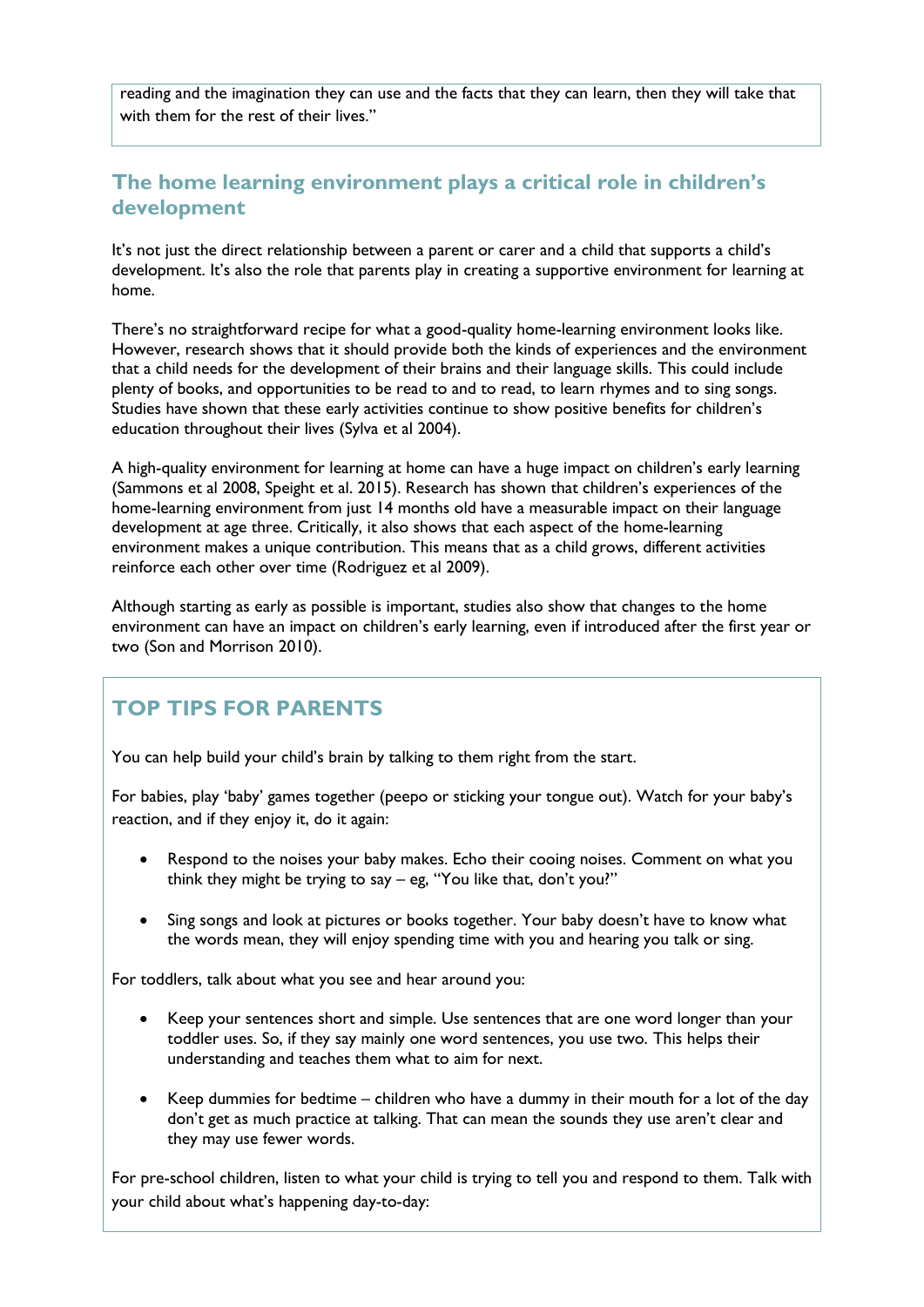- Your child can join in with daily tasks and you can talk together about what you are doing eg, "I have to hang the washing up now," or "Can you find a sock?" Talking together helps build your child's brain and supports their early language development.
- Give your child plenty of time to respond when you are talking with them. Young children take time to understand what you have said and to plan what they want to say. Wait for them and then you can have a conversation together.

For more information and resources visit I CAN's www.talkingpoint.org.uk

## **High-quality nursery settings can play a crucial role in supporting a child's brain and language development**

Alongside the support their parents or carers provide, childcare providers can also have a crucial impact on children's development.

Today more than 1.3 million three- and four-year-olds use the free entitlement of 15 hours of early education and care per week. On average, children spend about 17 hours per week in a formal setting (Huskinson et al 2014). With the introduction of 15 extra hours of free childcare for eligible parents, it's likely that many children will be spending even more time in childcare settings.

This is why it's so critical that every child has access to a high-quality childcare setting. We know that high-quality childcare can have a positive impact on a child's development (Sylva et al. 2004) and that early years teachers play a critical role in creating a high-quality learning environment (Mathers et al 2011). But many children are attending childcare settings who do not have access to an early years teacher (or staff with an equivalent degree-level qualification).

In particular, children are much less likely to attend a setting with an early years teacher if they are attending a private, voluntary or independent setting (PVI). Of particular concern is the finding that children growing up in disadvantaged areas are least likely to attend PVI settings with an early years teacher (Gambaro et al. 2013). This is crucial because the evidence shows that high-quality childcare has particular benefits for children from disadvantaged areas (Sylva et al 2004).

## **What a communication-friendly nursery looks like**

In a communication-friendly nursery there are lots of activities and games planned that encourage children to talk, play and listen. Staff support children's language development in a range of ways – you might see them:

- talking carefully, using short sentences
- using simple language that children understand, just slightly longer than the child's
- **•** getting down to the child's eye level when they talk to them
- often repeating the same things they say in everyday activities
- waiting after they've said something giving children time to think
- using lots of pictures, gestures and things to look at when they talk
- commenting on what children are doing, and not asking too many questions.

Staff are also trained about typical early language development, so they know how important language is for learning, behaviour and social development. They can spot children who are having difficulty developing language – they will talk about this with parents and put in place extra support, and they work closely with specialists like speech and language therapists.

For more information on communication friendly settings visit I CAN's <http://www.talkingpoint.org.uk/ey-workers/adapting-environment>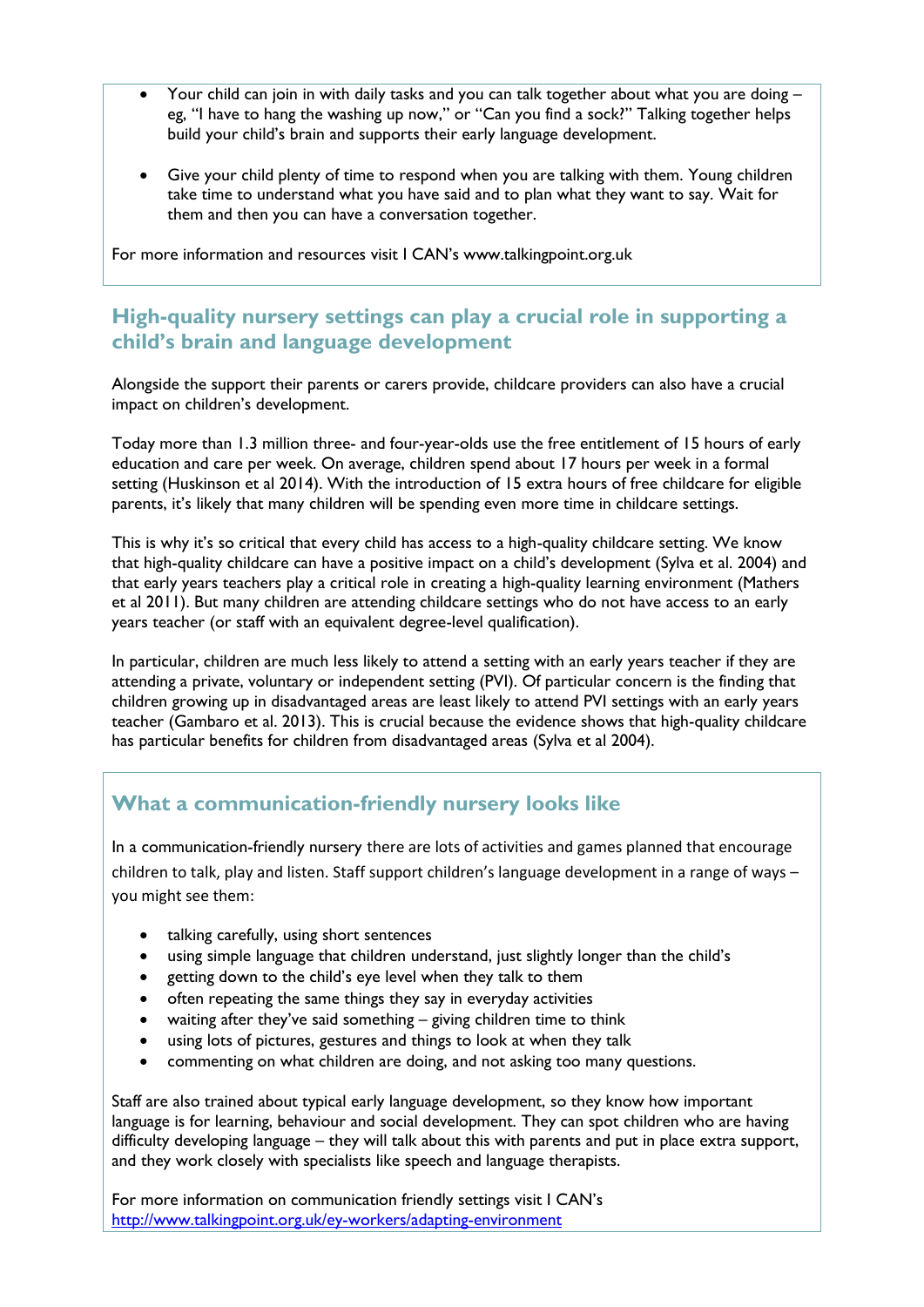# **3 Our priority for government**

In 2015, six children in every reception class in England struggled with their early language skills.<sup>1</sup> That's the equivalent of every five-year-old in reception class in London, Manchester, Sheffield, Liverpool and Newcastle.<sup>2</sup>

If we're going to ensure that every child gets the best start in life we need to do much more to make sure they have the best support in the early years.

A child's environment and experiences play a crucial role in their early learning – influencing both the development of their brain and their early language skills, which in turn can have a critical impact on how well they get on at school (APPG 2013).

It's critical that children, and particularly those growing up in poverty, have access to the highestquality early learning experiences to support their development at home. Save the Children, as part of the *Read On. Get On.* coalition, is working with partners to strengthen existing support – and where necessary, to identify new approaches – to ensure that all parents have the capacity to provide the best early learning opportunities for their young child.

It's also crucial that every child has access to the highest-quality childcare settings to support their early development, particularly children who grow up in poverty and who will benefit the most from good-quality childcare. We know that early years teachers play a critical role in this and that is why our priority for government is:

## **For every nursery in England to be led by an early years teacher by 2020**

**.** 

<sup>&</sup>lt;sup>1</sup> In 2015, 20% of children didn't reach the expected standard in language and communication. The average reception class size is 30 pupils, meaning that about 6 out of every 30 were not reaching the expected standard.

<sup>2</sup> In 2015, 129,573 children didn't reach the expected standard in language and communication. The total number of children attending reception in London, Manchester, Sheffield, Liverpool and Newcastle was 128,901.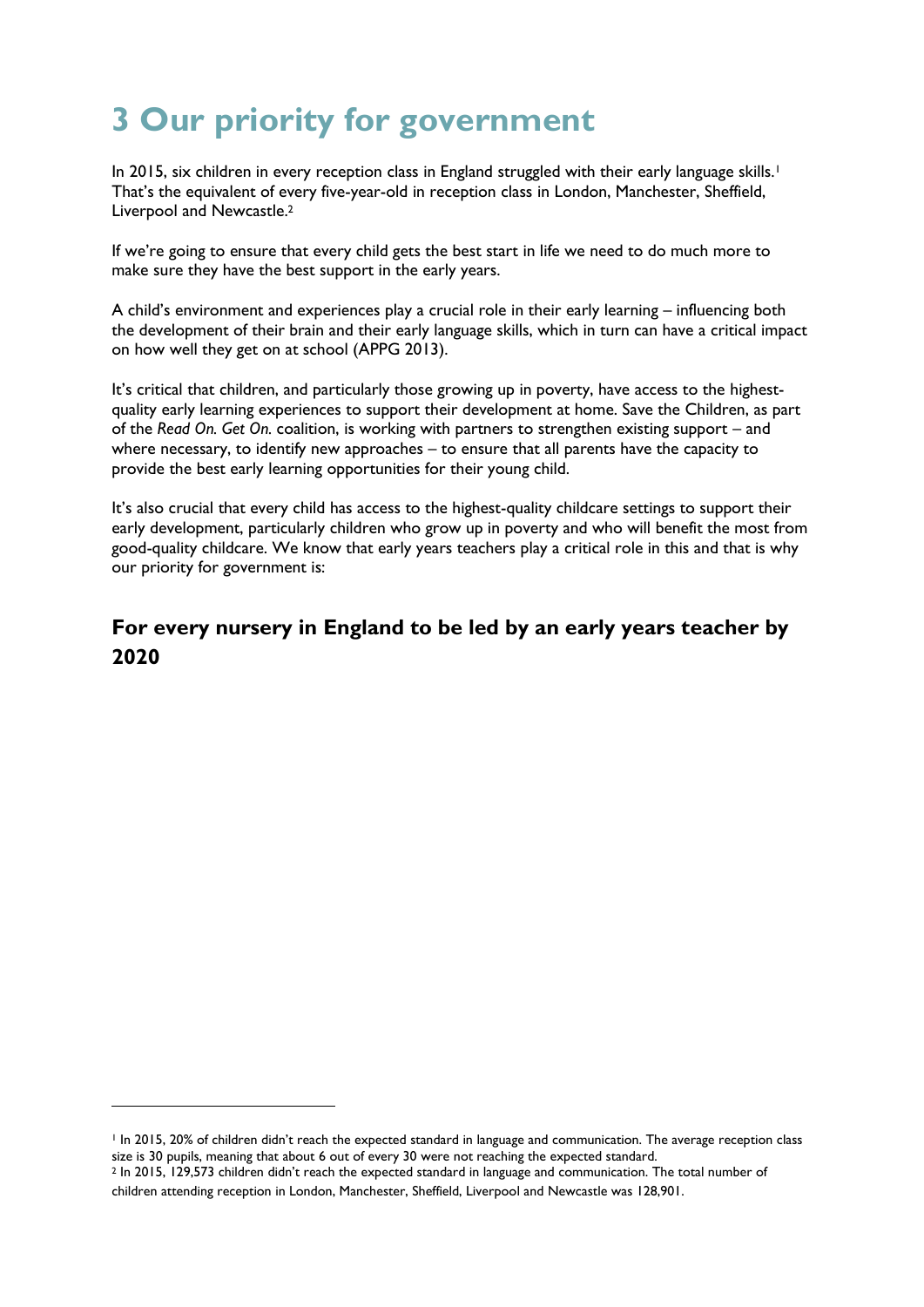# **References**

All Party Parliamentary Group on Speech and Language Difficulties (2013) *The links between speech, language and communication needs and social disadvantage*

Brotherson, S. (2009). *Understanding Brain Development in Young Children*. Bright Beginnings, NDSU Extension Service, North Dakota State University.

Crawford, C. & Cribb, J. (2015) The link between childhood reading skills and adult outcomes: Analysis of a cohort of British children. Institute for Fiscal Studies: London.

Department for Education (2015) *Early years foundation stage profile results: 2014 to 2015.*  Department for Education: London. Available: https://www.gov.uk/government/statistics/early-yearsfoundation-stage-profile-results-2014-to-2015

DuBois, J., Benders, M., Borradori-Tolsa, C., Cachia, A., Lazeyras, F., Ha-Vinh Leuchter, R., Sizonenko, S., V., Warfield, S., K., Mangin, J., F. & Huppi, P. S. (2008) *Primary cortical folding in the human newborn: an early marker of later functional development*. Brain, 131, 2028-2041.

Galotti, M. K. (2011) *Cognitive development: infancy through adolescence.* Sage publications: London.

Gambaro, L., Stewart, K. & Waldfogel, J. (2013) A question of quality: do children from disadvantaged *backgrounds receive lower quality early years education and care in England?* CASE: London. Available: http://sticerd.lse.ac.uk/dps/case/cp/CASEpaper171.pdf

Goswami, U. (2015) *Children's cognitive development and learning.* Cambridge Primary Review Trust: Cambridge.

Hackman, A., D. & Farah, J. M. (2009) *Socioeconomic status and the developing brain. Trends in Cognitive Science*, 13 (2) 65-73

Herculano-Houzel, S. (2009) *The Human Brain in Numbers: A liner scaled-up primate brain*. Frontiers in Human Neuroscience, 3:31.

Huskinson, T., Kostadintcheva, K., Greevy, H., Salmon, C., Dobie, S., Medien, K., Gilby, N., Littlewood, M. & D'Souze, J. (2014) *Childcare amd early years survey of parents 2012-2013.* Department for Education: London. Available: https://www.gov.uk/government/uploads/system/uploads/attachment\_data/file/275992/SFR06- 2014 Childcare and Early Years Survey of Parents 2012-13 final.pdf

Knickmeyer, C., R., Gouttard, S., Kang, C., Evans, D., Wilber, K., Smith, K., J., Hamer, M., R., Lin, W., Gerig, G. & Gilmore, H., J. (2008) *A structural MRI study of human brain development from birth to 2 years*. The Journal of Neuroscience, 28 (47) 12176 – 12182.

Kuhl, K., P. (2011) *Early Language Learning and Literacy: Neuroscience Implications for Education*. Mind Brain Education. 2011 September; 5(3): 128-142.

Kuzawa, W., C., Chugani, T., H., Grossman, I., L., Lipovich, L., Muzik, O., Hof, R., P., Wildman, E., D., Sherwood, C., C., Leonard, R., W. & Lange, N. (2013) *Metabolic costs and evolutionary implications of human brain development.* PNAS vol. 111, no. 36.

Mathers, S., Ranns, H., Karemaker, A., Moody, A., Sylva, K., Graham, J. & Siraj-Blatchford I. (2011) Evaluation of the Graduate Leader Fund Final Report. Department for Education: London.

Mathers, S. & Smees, R. (2014) *Quality and inequality: do three and four year olds in deprived areas experience lower quality early years provision?* Nuffield Foundation: London. Available: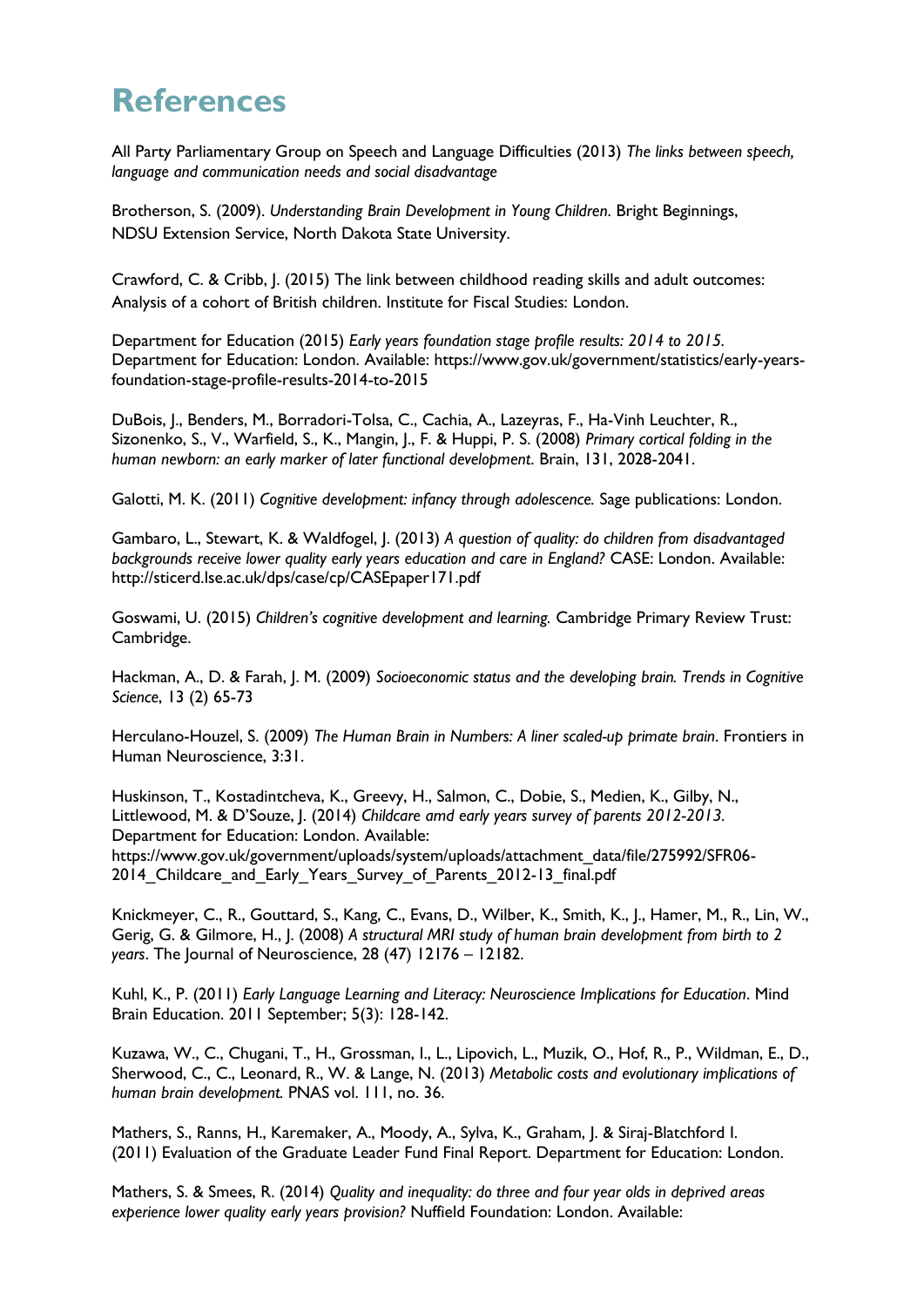http://www.nuffieldfoundation.org/sites/default/files/files/Quality inequality childcare mathers 29 0 5\_14.pdf

Morales, M., Mundy, P., & Rojas, J. (1998). *Following the direction of gaze and language development in 6 month-olds*. Infant Behavior and Development, 21, 373–377.

National Scientific Council on the Developing Child (2007) *InBrief: The Science of Early Childhood Development. Centre on the Developing Child: Harvard.* Available: http://developingchild.harvard.edu/wpcontent/uploads/2015/03/InBrief-The-Science-of-Early-Childhood-Development.pdf

National Scientific Council on the Developing Child (2008) *The timing and quality of early experiences combine to shape brain architecture*. National Scientific Council on the Developing Child: Harvard. Available: http://developingchild.harvard.edu/wpcontent/uploads/2007/05/Timing\_Quality\_Early\_Experiences-1.pdf

Paus, T., Zijdenbos, A., Worsley, K., Collins, D., L., Blumenthal, J., Giedd, J.N., Rapport, J., L. & Evenas, A., C. (1999) *Structural maturation of neural pathways in children and adolescents: in vivo study*. Science 283 (5409): 1908-11.

Rodriguez, E., Tamis-LeMonda, C., Spellmann, M., Pan, B., Raikes, B., Lugo-Gil, J., et al. (2009) The formative role of home literacy experiences across the first three years of life in children from lowincome families, Journal of Applied Developmental Psychology, 30, 677–694.

Rosselli, M., Ardila, A., Matute, E. & Velez-Uribe, I. (2014) *Language development across the life span: A neuropsychological/Neuroimaging perspective*. Neuroscience Journal. Volume 2014.

Sammons, P., Sylva, K., Melhuish, E., Siraj-Blatchford, I., Taggart, B. & Hunt, S. (2008) Effective Preschool and Primary Education 3-11 Project (EPPE 3-11): Influences on Children's Attainment and Progress in Key Stage 2: Cognitive Outcomes in Year 6. Department for Children, Schools and Families: London.

Save the Children (2014) *Read On Get On: How reading can help children escape poverty*. Save the Children: London. Available: [https://www.savethechildren.org.uk/sites/default/files/images/Read\\_On\\_Get\\_On.pdf](https://www.savethechildren.org.uk/sites/default/files/images/Read_On_Get_On.pdf) 

Save the Children (2015) *Ready to Read: Closing the gap in early language skills so that every child in England can read well*. Save the Children: London. Available: http://www.savethechildren.org.uk/sites/default/files/images/Ready\_to\_Read\_England.pdf

Save the Children (2016) *Early language development and children's primary school attainment in English and maths: New research findings*. Save the Children: London.

Son, S., H. & Morrison, F., J. (2010) The nature and impact of changes in home learning environment on development of language and academic skills in preschool children. Developmental psychology, 46(5), pp. 1103-18.

Speight, S., Maisey, R., Chanfreau, J., Haywood, S., Lord, C. & Hussey, D. (2015) *Study of Early Education and Development: Baseline survey of families.* Department for Education: London. Available: http://www.seed.natcen.ac.uk/media/5645/Study of early education and development survey of f amilies.pdf

Stiles, J. & Jernigan, L., T. (2010) *The basics of brain development*. Neuropsychology Review (2010) 20:327-348.

Sylva, K., Melhuish, E.C., Sammons, P., Siraj, I. and Taggart, B. (2004).*The Effective Provision of Pre-School Education (EPPE) Project: Technical Paper 12 - The Final Report: Effective Pre-School Education*. London: DfES / Institute of Education, University of London.